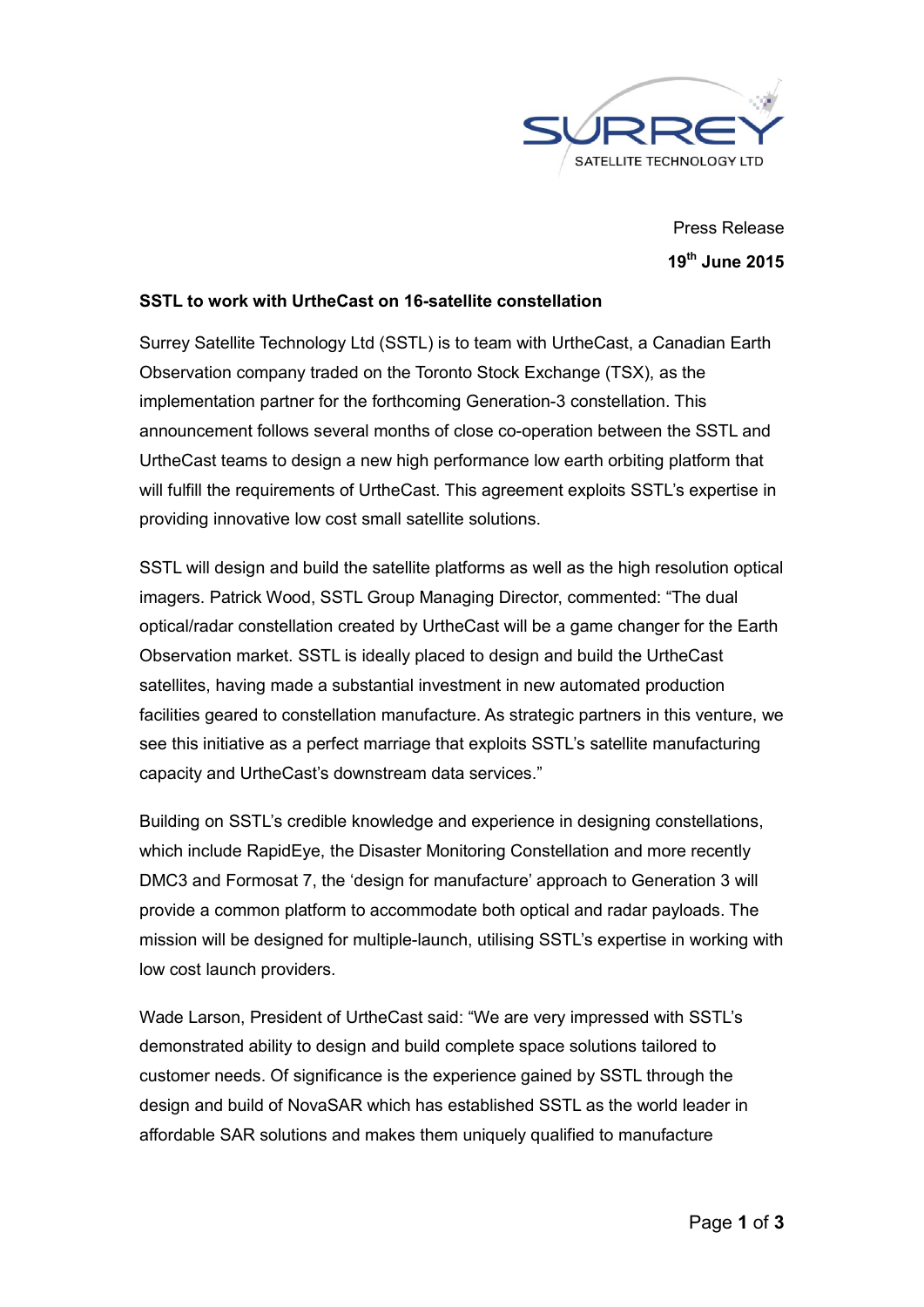

UrtheCast's cutting edge dual band SAR design. SAR will be a key component of our constellation."

NovaSAR is an innovative platform being built by SSTL under a UK Government grant and provides a new benchmark in affordability and performance for responsive spaceborne radar.

The Company's Guildford UK facilities have the capacity for batch-build and a unique automated test capability for greater manufacture efficiency. Earlier this month six spacecraft were shipped for international customers and a further 11 satellites are under manufacture.

This agreement follows an earlier contract placed on SSTL by UrtheCast for the provision of an optical imager to be installed on the International Space Station.

## About SSTL

Surrey Satellite Technology Limited (SSTL) is the world's leading small satellite company, delivering operational space missions for a range of applications including Earth observation, science and communications. The Company designs, manufactures and operates high performance satellites and ground systems for a fraction of the price normally associated with space missions, with over 500 staff working on turnkey satellite platforms, space-proven satellite subsystems and optical instruments.

Since 1981, SSTL has built and launched 43 satellites – as well as providing training and development programmes, consultancy services, and mission studies for ESA, NASA , international governments and commercial customers, with an innovative approach that is changing the economics of space.

Headquartered in Guildford, UK, SSTL is part of the Airbus Group. www.sstl.co.uk